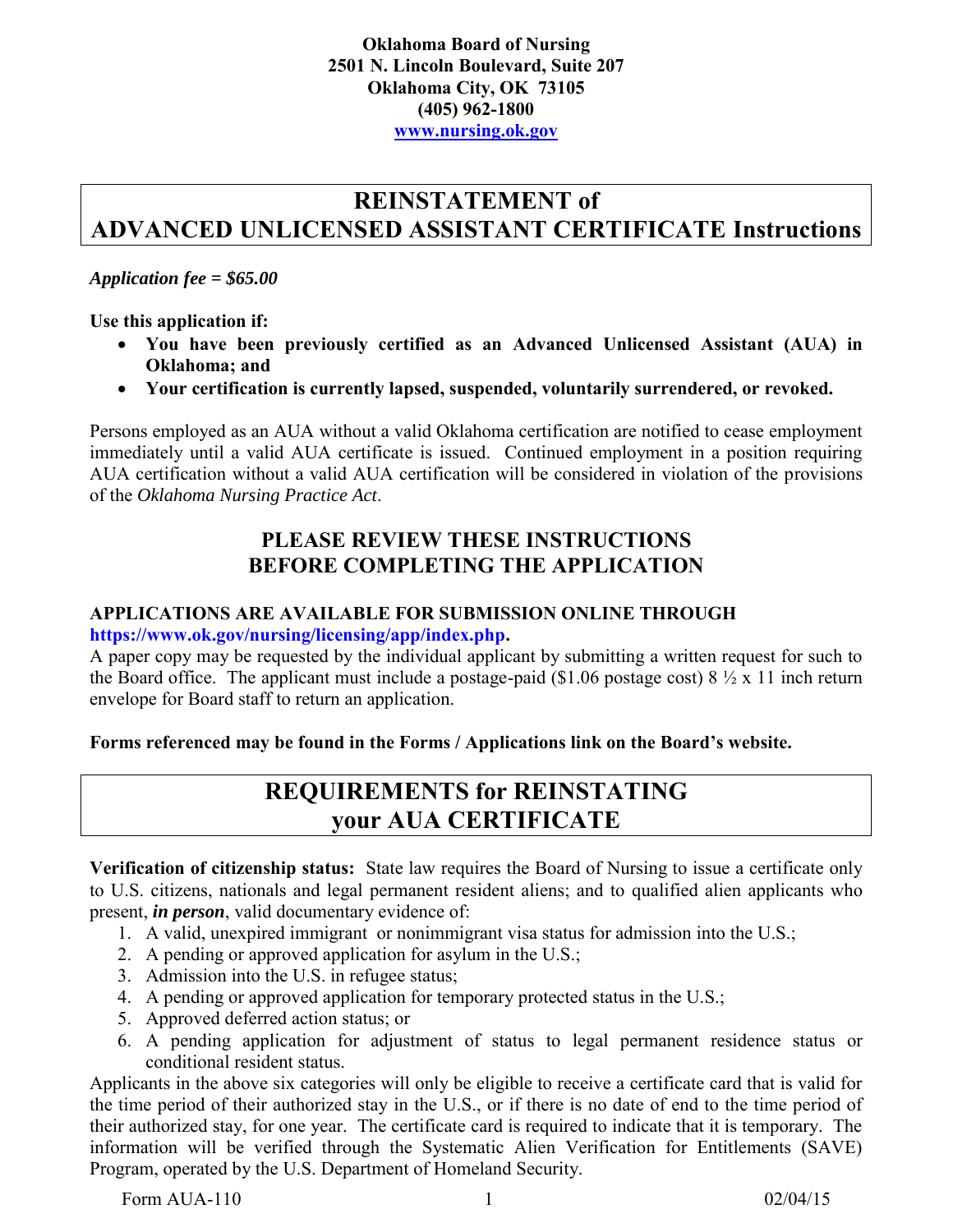**Verification of continuing qualifications for practice:** The application for reinstatement must include one of the following:

- verification of employment as an AUA in an acute care setting for a minimum of 12 months within the previous 24 months; or
- verification of successful completion of twelve hours of clinical in service appropriate to the AUA role within the previous 24 months; or
- rewriting the certification examination with a passing score, both the written and core skills portions of the exam; or
- verification of initial certification as an AUA within the 24 months immediately prior to reinstatement of AUA certification.

**Review of criminal charges, disciplinary action, or judicial declaration of incompetence**: Applicants for AUA reinstatement/return to active status who have ever been summoned, arrested, taken into custody, indicted, convicted or tried for, or charged with, or pleaded guilty to, the violation of any law or ordinance or the commission of any misdemeanor or felony, or requested to appear before any prosecuting attorney or investigative agency in any matter; or have ever had disciplinary action taken against a nursing license, certification or registration, any professional or occupational license, registration, or certification and/or any application for a nursing or professional or occupational license, registration, or certification or if there is currently any investigation of your nursing license, registration, or certification; and/or any professional or occupational license, registration, or certification; and/or any application for a nursing and/or professional or occupational license, registration, or certification in any state, territory or country, **or** have ever been judicially declared incompetent are required to notify the Oklahoma Board of Nursing if the incident has not previously been reported in writing to the Board. A "report in writing" means that the applicant/licensee provided a signed and dated description stating in his/her own words the date, location, and circumstances of the incident, and if applicable, the resulting action taken by the court, agency, or disciplinary board. The report may be in the form of a letter or a statement in the provided space on the application. The report must be accompanied by certified court records or a board order. A verbal report does not constitute a "report in writing". A written report not accompanied by a full set of certified court records or the board order(s) does not constitute a "report in writing". Failure to report such action is a violation of the *Oklahoma Nursing Practice Act*.

## **INSTRUCTIONS FOR COMPLETION OF THE APPLICATION**

- 1. *Completion of application*: The application should be completed and submitted online on the Board's website: [https://www.ok.gov/nursing/licensing/app/index.php.](https://www.ok.gov/nursing/licensing/app/index.php) You must complete all sections of the application **using your name as it appears on your certification card**.
	- If you have had a name change since your certificate has not been in an active status, you must submit a *Name Change Request Form*, fee and the required supporting documentation. You may obtain the *Name Change Request* form on the Board's website, by clicking on the link to "Forms/Applications" or at this link: [http://www.nursing.ok.gov/namechange.pdf](http://www.ok.gov/nursing/namechange.pdf)

**You must provide a Social Security number on the application**. This information is mandatory, pursuant to 56 O.S. § 240.21A.

**If submitting a hard copy application, you may NOT use correction fluid on the application**. When you are finished entering your information, sign the application LEGIBLY, using your full legal name.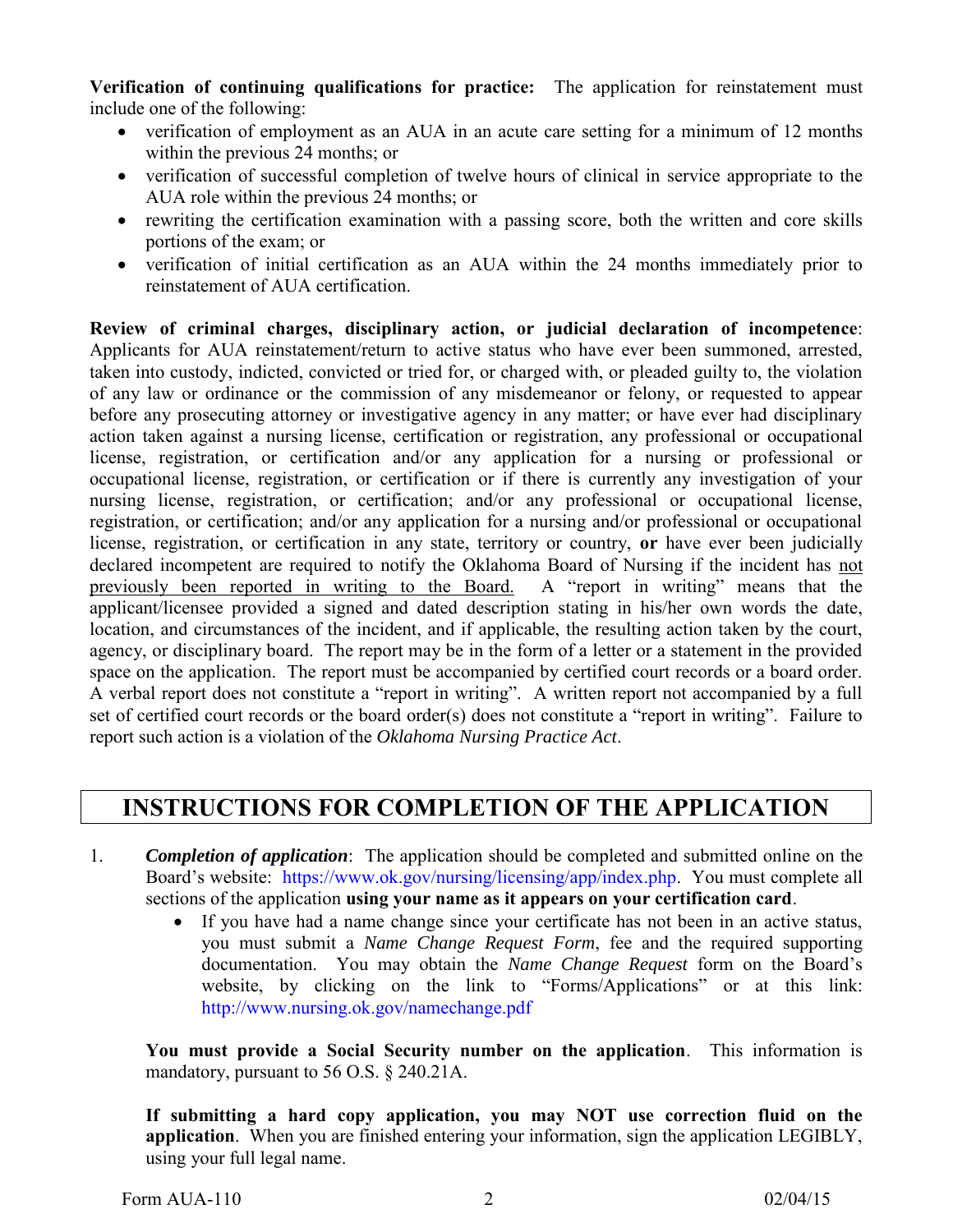- *Fee:* Payment can be made in the form of VISA, MasterCard or electronic fund transfer when completing the application online in the License Registration link.
	- If a hard copy application is submitted, attach to your application to the Board office the appropriate fee payable by cashiers check, money order, or personal check. If the fee is not submitted with the application or if the fee is incorrect, the application will be immediately returned without review. Fees submitted are not refundable

#### 2*. Citizenship:*

a. **U.S. Citizens, U.S. Nationals, and Legal Permanent Resident Aliens:** If your certificate lapsed on or before November 1, 2007, you must complete an *Evidence of Status* form Part A. If you are a U.S. citizen, U.S. national, or legal permanent resident alien, you must submit a photocopy of one of the documents listed under "Acceptable Documents to Establish Evidence of Citizenship" on the *Evidence of Status* form. A certificate will not be issued until the appropriate documentation is submitted.

If your certificate lapsed after November 1, 2007, you are not required to submit an *Evidence of Status* form; however, all certificate holders who are U.S. citizens, U.S. nationals, or legal permanent resident aliens are required to submit an *Affidavit of Citizenship Status*. If you have not submitted an *Affidavit of Citizenship Status* previously, you must submit one.

- b. **Qualified aliens:** If you are a qualified alien, you must personally bring your *Evidence of Status Part B* form to the Oklahoma Board of Nursing office, along with the original documents that support your qualified alien status, as shown on the *Evidence of Status Part B* form. At the Board office, a staff member will copy your qualified alien status documentation and will notarize the *Evidence of Status* form. If the application is mailed to the Board office, the application will not be processed until the applicant presents in person the original documentation of alien resident status.
- 3. **Criminal Charges, Disciplinary Action, or Judicial Declaration of Mental Incompetence**: If you answer "yes" to the criminal charges, discipline, or competency questions on the application, you must submit a statement on the application form, describing the date, location and circumstances of the incident, and the resulting action taken by the court or disciplinary board. If you have more than one incident you are reporting, you must speak to every case/charge that has been filed. If you have reported a history of being summoned, arrested, taken into custody, indicted, convicted or tried for, or charged with, or pleaded guilty to, the violation of any law or ordinance or the commission of any misdemeanor or felony, or being requested to appear before any prosecuting attorney or investigative agency in any matter, you must submit **certified copies** of the **Information Sheet** (brief summary of the incident prepared by the court), **Affidavit of Probable Cause**, **Charges** (listing of the charges brought against you), **Judgment and Sentencing** (findings of the court and sentence imposed), and verification that sentencing requirements are complete. Certified copies are copies of court records obtained from the courthouse in the county/state where the action occurred, dated and signed by the court clerk, and affixed with the court seal. You may obtain these documents from the courthouse in the county/city or in the federal court of the district in which the court action occurred. If no records are found, have the agency provide a certified letter stating no records were found in a search from the date of offense through current. **Internet court documents (such as OCIS case reports) and faxed records will not be accepted. Please note that you must report all arrests and/or charges that have been brought against you**.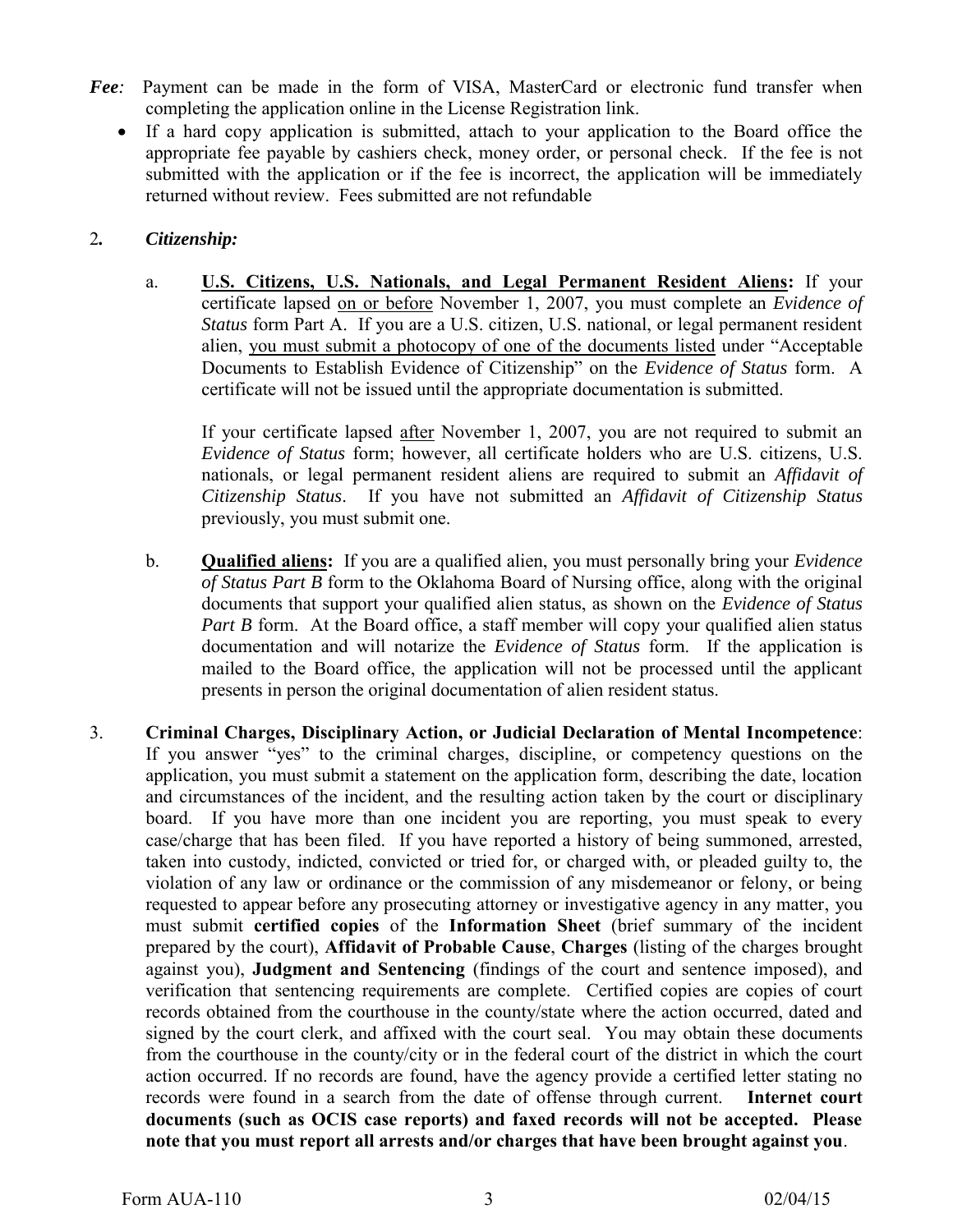If you have reported a history of disciplinary action taken against a nursing license, certification or registration, any professional or occupational license, registration, or certification and/or any application for a nursing or professional or occupational license, registration, or certification or if there is currently any investigation of your nursing license, registration, or certification; and/or any professional or occupational license, registration, or certification; and/or any application for a nursing and/or professional or occupational license, registration, or certification in any state, territory or country, please request that a certified copy of the Board order be submitted directly to the Board office from the licensing agency. If you have reported a history of judicial declaration of mental incompetence, please contact the Board office for further instructions

- 4. **Verification of continuing qualifications for practice**: In order to reinstate your AUA certification, one of the following documents must be submitted*:* 
	- a. an *Employment Verification Form* verifying employment as an AUA in an acute care setting for a minimum of 12 months within the previous 24 months directly to the Board of Nursing from the employer; or
	- b. documentation verifying successful completion of twelve hours of clinical inservice appropriate to the AUA role within the previous 24 months; or
	- c. a request for a registration to rewrite the certification examination; or
	- d. verification on the application form that initial certification as an AUA was completed within the 24 months immediately prior to reinstatement of AUA certification.

## **GENERAL INFORMATION**

You are required to notify the Board in writing of any address changes occurring during the registration and testing process. This notification must be signed and submitted in person, by mail, or by facsimile.

Your application to the Board is valid for one year after receipt. After that time, a new application and fee must be submitted. Applications are processed in the order they are received. You may view average processing times of a completed application on the Board's website in the Agency Data / Statistics / Quarterly Statistics link. Repeated telephone calls to check on the status of your application will delay, rather than facilitate, the processing of your application. **Fees submitted are not refundable**.

In accordance with Oklahoma law (59 O.S. §567.7 (E)), the Executive Director shall suspend the license or certificate of a person who submits a check, money draft, or similar instrument for payment of a fee which is not honored by the financial institution named. The suspension becomes effective ten (10) days following delivery by certified mail of written notice of the dishonor and the impending suspension to the person's address on file. Upon notification of suspension, the person may reinstate the authorization to practice upon payment of the fees and any and all costs associated with notice and collection. The suspension shall be exempt from the Administrative Procedures Act.